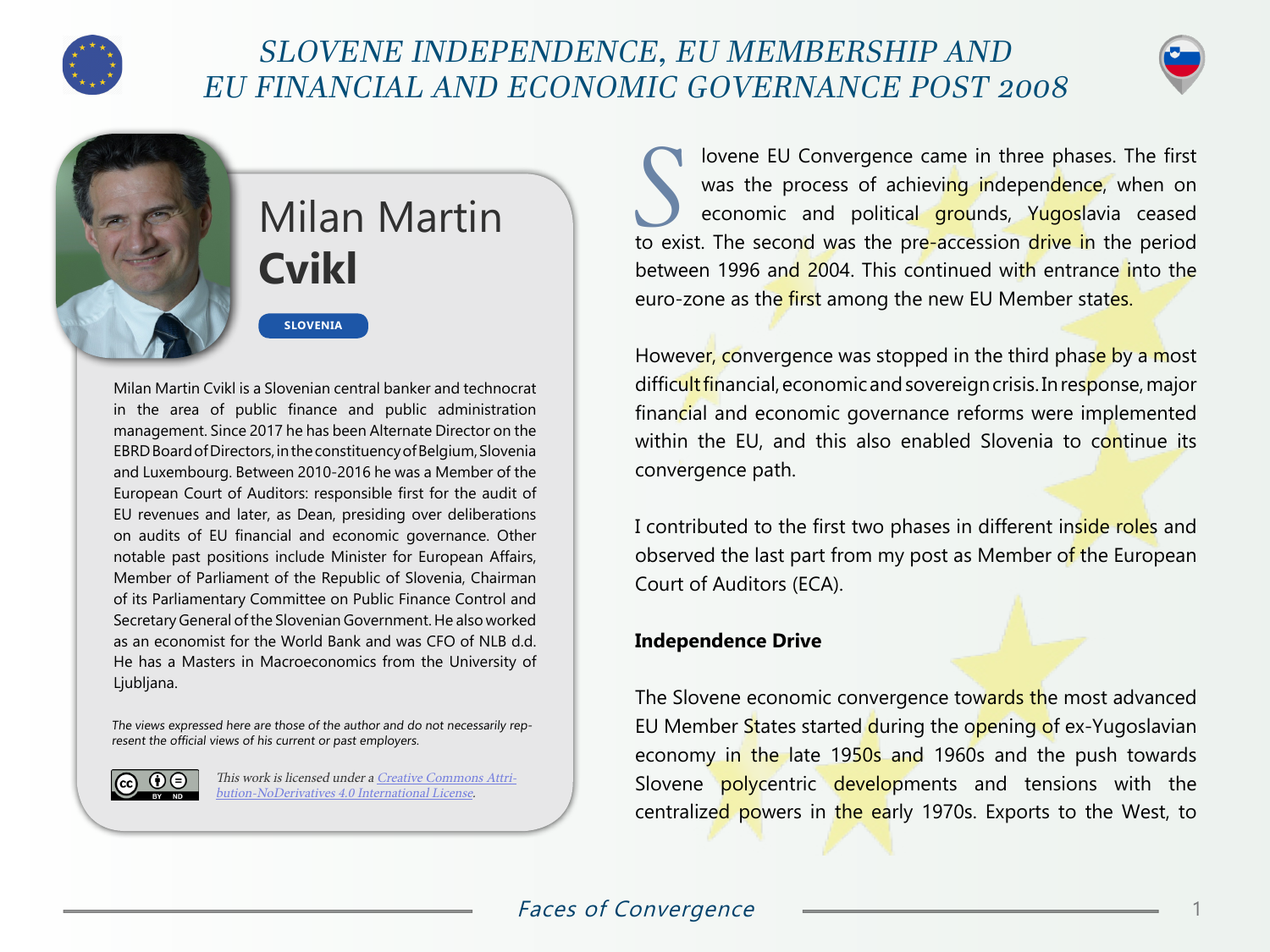



the rest of the Yugoslav market and countries of COMECON, together making up more than 60% of Slovene GDP, were the basis of high economic growth.

However, the instruments utilized to support growth and the Yugoslav foreign debt crisis had both erupted by the end the 1970s. They were coupled in the 1980s with the lack of confidence and "quasi fiscal deficits" created by the central bank's monetization of commercial banking losses, resulting in increasingly higher inflation.

By 1989, reforms were taken over by a hyperinflationary environment and by December 1989, monthly inflation had reached above 50%. Similar to the Polish "Balcerowicz" reform, Yugoslavia issued the new dinar with a fixed exchange rate of 1 Deutsche Mark for 7 Yugoslav New Dinars. The new fixed exchange rate policy would have been disastrous for the Slovene export industry if macroeconomic balances had not been preserved. When, on July 1st 1990, the Federal Government decided to keep the fixed exchange rate, while lax monetary and fiscal policies were re-established, Slovenia had practically decided for economic independence.

Slovenia didn't want to be bound by the slow speed and wrong directions of the Yugoslav "convoy of republics". The leanest and fastest growing parts of ex-Yugoslavia demanded political independence to ensue quicker convergence.

With independence, Slovenia immediately lost the Yugoslav market - some 40% of GDP. However, the flexible exchange rate, sound fiscal policies and efficient Government that, together with the central bank, immediately undertook a rehabilitation of the banking sector were all conducive for export growth.

### **Second Phase – The Process towards EU Membership and Entrance into the EU**

In the second phase of Slovene convergence, Slovenia had to fast forward economic, social and political reforms in order to catch up with the rest of the EU10. If, up to the mid-1990s, Slovenia had been nicknamed SLOWenia when compared to other CEE countries, reforms were now being pushed from the outside and adopted inside as part of the drive towards EU Membership. The grand coalition Government of Slovene ALDE members, the Liberal Democracy of Slovenia and Slovene EPP members and the Slovene People's Party was bound to undertake most of these efforts. They were led by teams of line ministries on all Chapters of the negotiations under the coordination of the EU minister for EU affairs.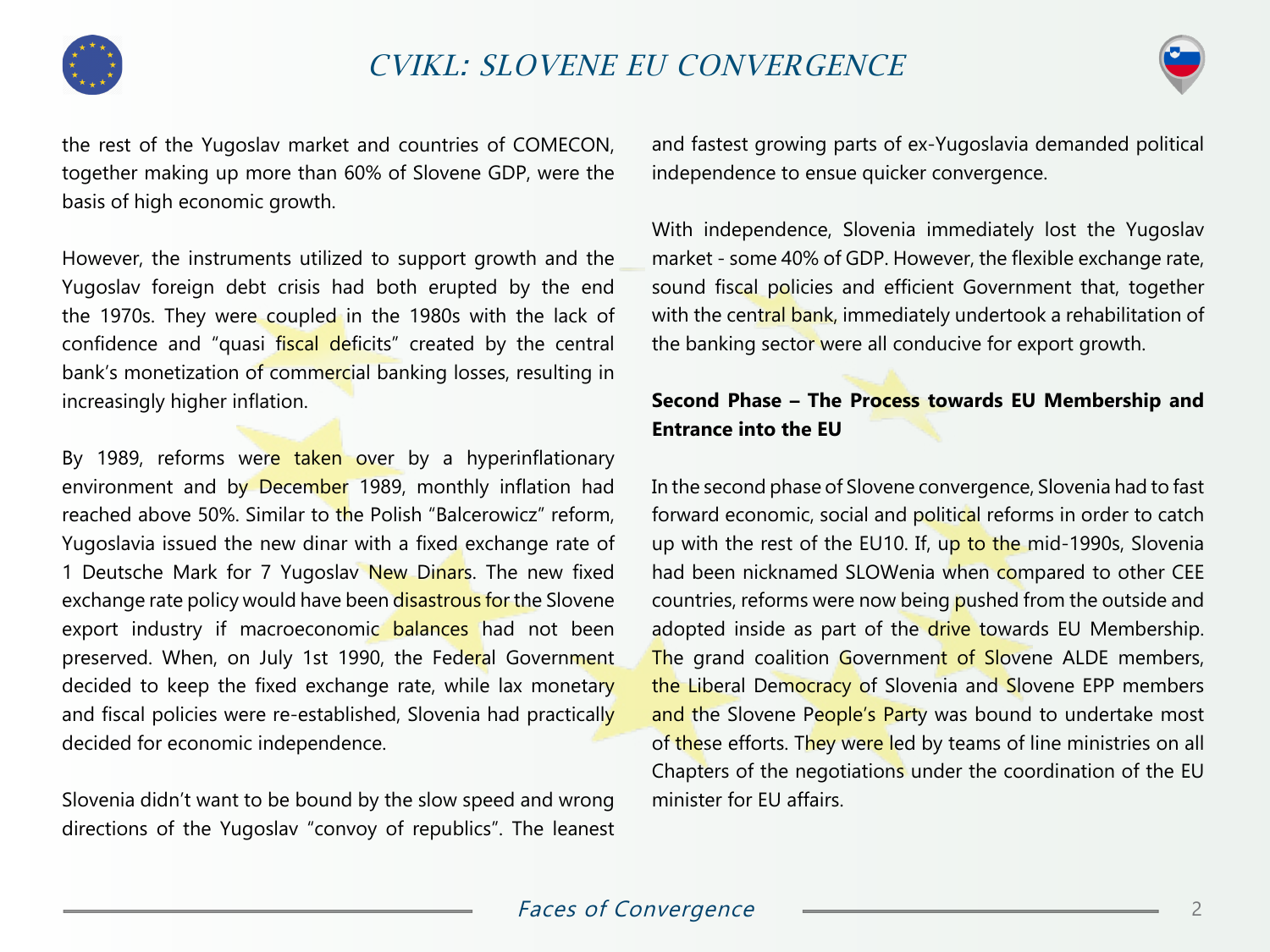



I was, following my World Bank tenure, appointed as State Secretary for public finance issues at the Ministry of Finance during the period 1998-2000. With the help of the IMF fiscal department, we developed the legislation for budget preparations and implementation, internal and external audit issues, EU funds implementation, as well as public procurement and further local finance reforms.

Slovenia introduced the necessary tax reforms, such as the implementation of VAT and reformed tax administration. We prepared a new Public Finance Act, as well as a Decree on the Preparations of the Budget. Some twenty years later, with some minor modifications, they are still effectively used in the preparation and implementation of budgets. This, together with the Program for the adoption of the Euro, jointly prepared by the Bank of Slovenia and the Ministry of Finance (As explained in the parallel paper by Mr. Dušan Mramor.), enabled Slovenia's soft landing and adoption of the euro, the first country among the EU10.

In 2004, I was invited to join the Government as Minister for EU Affairs. This was an interesting convergence period: celebrations of the EU's "ever closer Union". I will never forget how, while driving on April 30th to the tri-state border between Slovenia, Austria and Italy, where we wanted to start the celebrations

of that very day, I received an SMS. The Slovene manager had written: "Dear Milan, congratulations to Slovenia for entering the European Union. We, Slovene exporters and businessmen, have been there for the last four decades". This synthesised our pre-EU convergence.

In June 2004, the last round of negotiations on the EU Treaty were to be concluded. There, like-minded countries, all very much defined by a similar economic structure, quickly found a common ground for a compromise with the rest of the EU on how to ensure the chances for equal development, under the new EU Treaty motto of "Unity in Diversity". The Treaty was agreed on, signed in Rome in October later that year, but fell flat at the Dutch and French referendum. This was the first sign that convergence wasn't a default option.

My last ministerial task was to receive an invitation from the European Council – would Slovenia be willing to preside over the EU Council in 2008, as the first among the EU10. As the caretaking Government, we brought the news to the Parliament and to the new Coalition and the offer was accepted.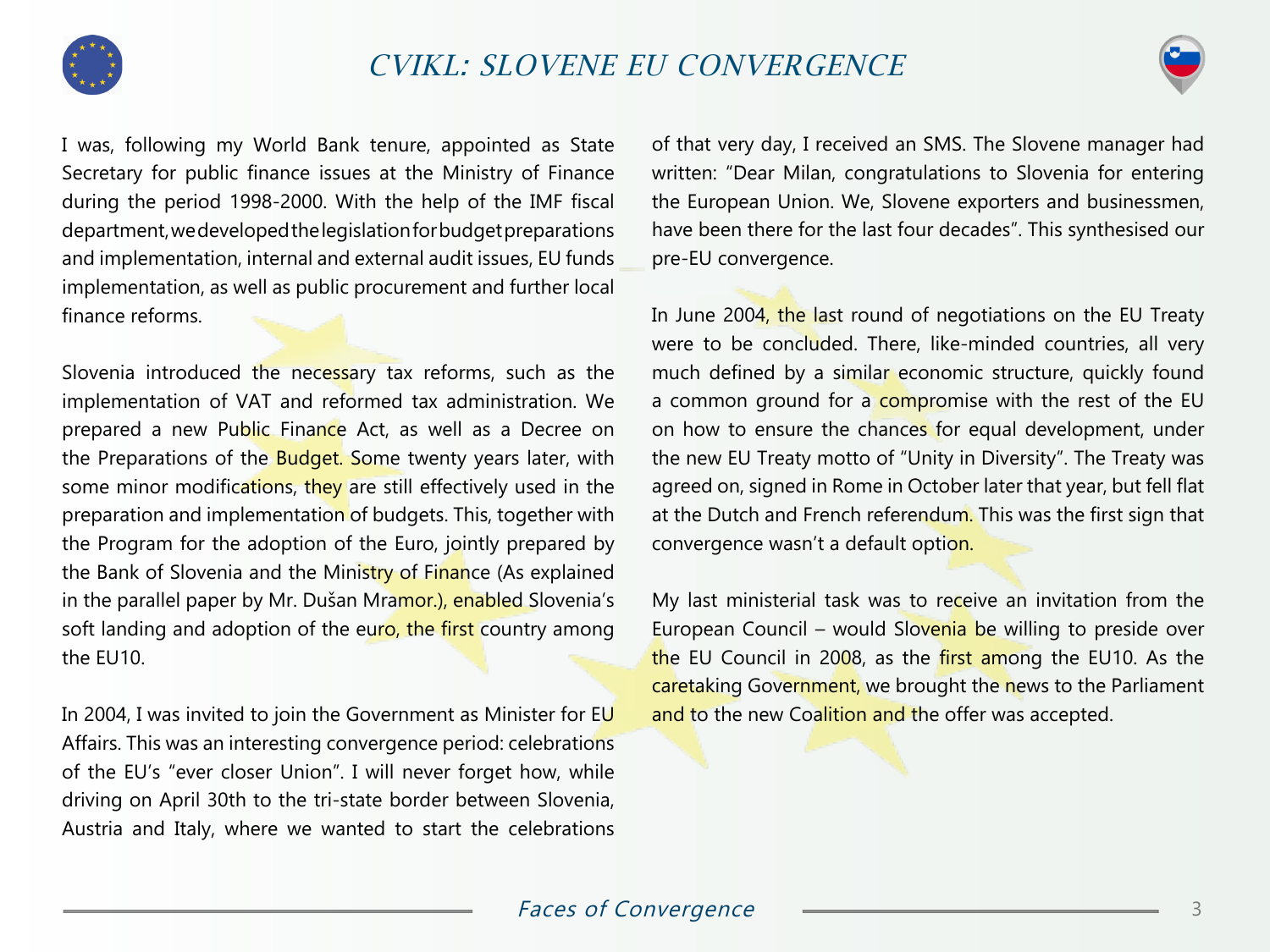



#### **Financial Crisis and the New EU Governance**

Slovenia, being a member of the EU and NATO, with convergence in place, should have found the years between 2004 and 2008 easy sailing. However, the new Government had changed the course of the Slovene ship. Instead of staying close to the shores of low foreign indebtedness and using the export industry as the driver of growth, the course had changed to the high seas of huge external borrowing and increasing imports. When the financial crisis hit the EU, Slovenia was not prepared for it.

It took five years, three Governments and major fiscal effort of some 15% of GDP to get out trouble. However, the Slovene efforts would not have been enough, without the unprecedented fiscal and structural reforms that changed EU financial and economic governance. They were designed to protect sovereign states from the banking sector crisis and enabled solutions to the Greek and Cyprus crises.

With entrance to the EU, Slovenia and the EU10, later the EU12 countries, hoped for a faster convergence to higher levels. These dreams were abruptly halted with the aftermath of the 2008 financial crisis. We all muddled through together, all the way up to the EU level efforts, that were ultimately strengthened in 2012 by the ECB's resolve and the creation of banking union.

I was appointed Member of the European Court of Auditors in May 2010, when measures to use the EFSM were undertaken and supported by the creation of EFSF by the euro area Member States. This was the predecessor of today's ESM instrumental to assure a "fiscal fall-back" recourse. I remember my first dinner with the European Commission (EC) in June 2010, when President Jose Manuel Barroso mentioned in his speech how the EC was pleased that MSs had undertaken the necessary efforts to resolve the crisis. And I said to my colleagues it would not be long before the ECA would be called to audit these new economic and financial tools.

As presented in Picture 1 below, the EU reacted to the crisis step by step. It couldn't immediately activate the arsenal of prudential regulation, supervisory measures, supported by fiscal resources (like in Canada or the USA) as it didn't have such structures and did not possess sufficient resources.

The initial funds to deal with the crisis were the Balance of Payment Assistance and the European Financial Stability Mechanism. They were linked to the EU budget and thus limited in amount. It was logical that later, in May 2010, the Member States would create a separate facility, which is today linked with the European Stability Mechanism, in which the ECA has a role to play.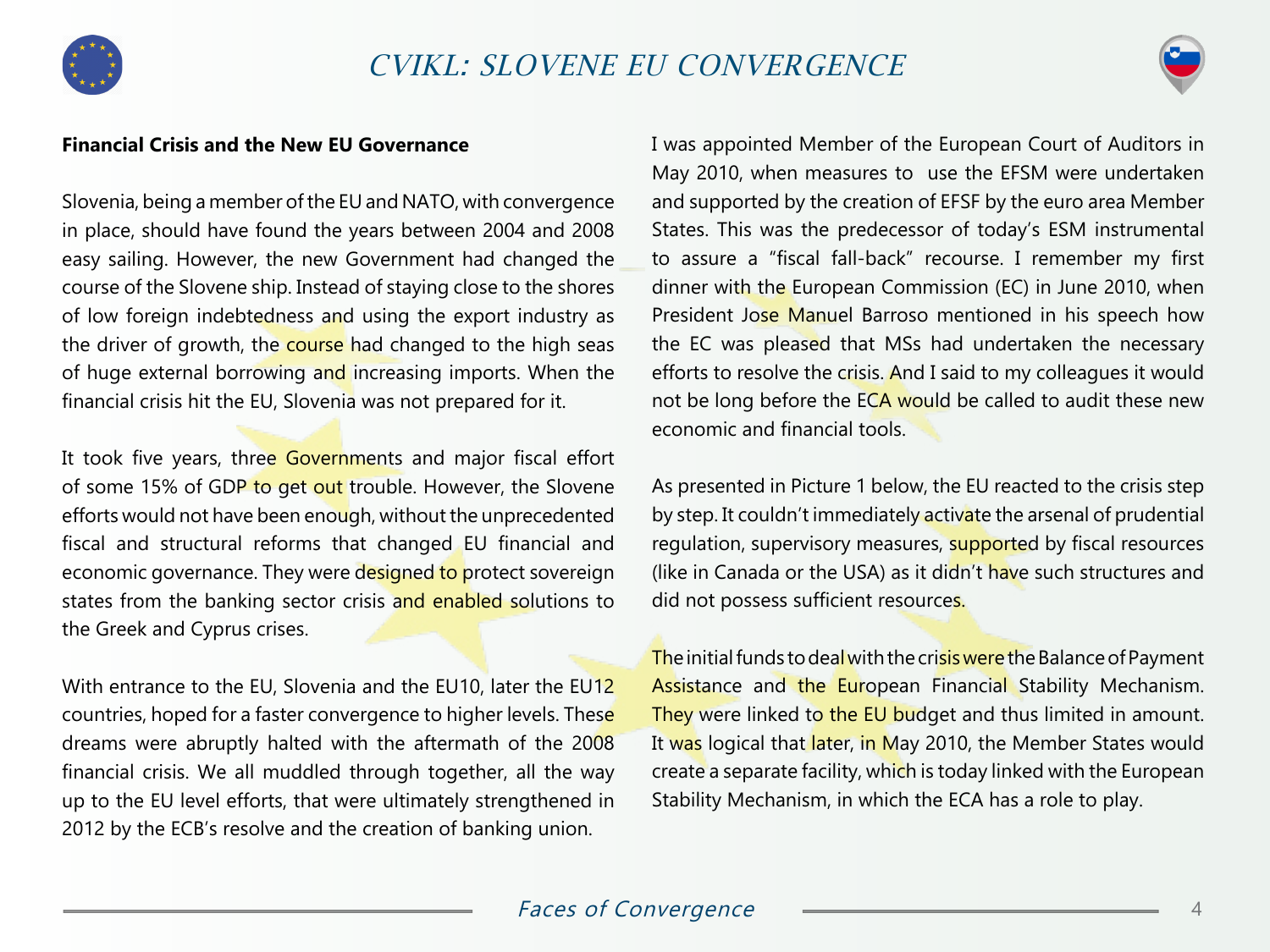



#### Picture 1 – EU response to financial crisis 2008-16, Source ECA



The EU eventually put in place all elements of a banking union, first by establishing the European System of Financial supervision, with the ESRB, and then by establishing three financial authorities (EBA, ESMA and EIOPA). Later the ECB took on the role of the Single Supervisory Mechanism for the systemic banks. With all these, and the Single Resolution Mechanism and the Single Resolution Board, the EU should be able to contain the problem of a particular financial institution which is too big to fail for one sovereign state.

By 2016 at the ECA, we had carried out some very important audits on how the European institutions and the Member States have reacted to the crisis. As our first economic and financial governance audit, I presented the report on EBA and later the audit on the excessive deficit procedure. Both highlight what still needs to be improved in the areas of prudential regulation and preventive arm of Stability and Growth pact, respectively. As was well described in the earlier ECA report on the financial assistance to countries in difficulty before 2008, the economic governance mechanisms at the EU level were not effective enough. For macroeconomists, the lack of funds and a lack of the coordination of fiscal policy had not yet proved the eurozone to be an optimum currency area.

On the fiscal front, the EU has also developed new initiatives that will further improve the economic governance of the EU: alongside the European Semester and the MIP procedure, the advisory European Fiscal Board, and a system of national competitiveness boards have been set up. New initiatives need to respect that there are sovereign Member States and there are European institutions and we have a common currency to be protected with sound policies. That is, in essence, what we found in the excessive deficit procedure audit. Both sides need to be respected. We need more transparency and consistency. A debate about the further fiscal policy coordination of the